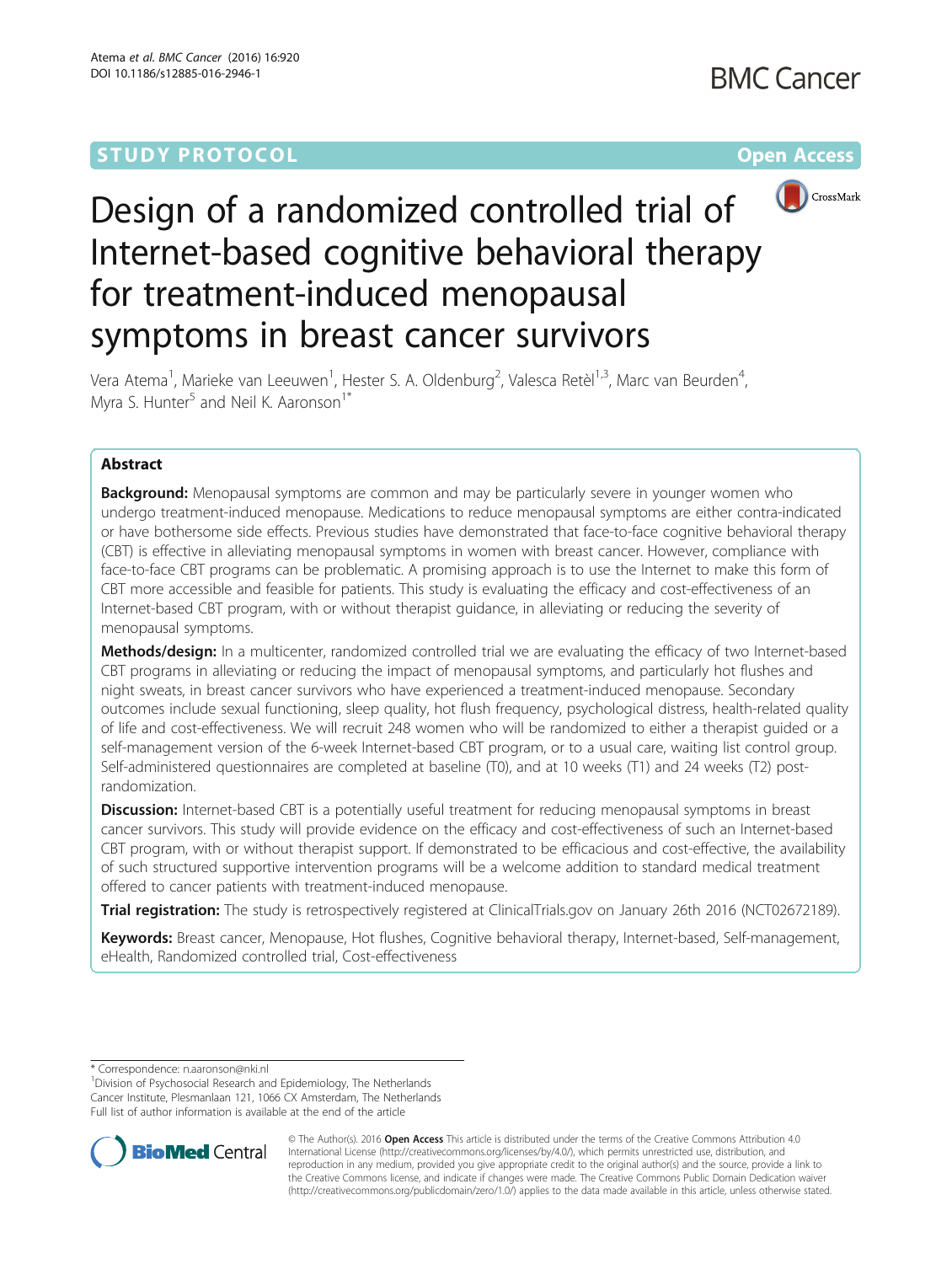#### Background

Breast cancer is the most common cancer among women worldwide, with approximately 1,7 million new cases reported in 2012 [\[1\]](#page-9-0). Due to increasing numbers of patients with cancer and improving survival rates [\[2](#page-9-0)] more interest and research has focused on health-related quality of life (HRQOL) of breast cancer survivors, including treatment-induced menopausal symptoms. Nearly 30% of all women with breast cancer are premenopausal at time of diagnosis [\[3\]](#page-9-0). Breast cancer treatment, including chemotherapy and endocrine treatment induce premature menopause, either by damaging the ovaries or altering the uptake of estrogen [\[4](#page-9-0), [5\]](#page-9-0). Oophorectomy also results in surgically induced menopause [\[6](#page-9-0), [7](#page-9-0)].

Premature menopause is a major concern of younger women undergoing treatment for breast cancer [\[8](#page-9-0)]. Primary menopausal symptoms include hot flushes, night sweats, vaginal dryness, decreased libido, dysuria and urinary incontinence. Secondary symptoms include insomnia due to night sweats, dyspareunia because of vaginal dryness, weight gain, and psychological distress [[4, 9](#page-9-0), [10](#page-9-0)]. Among these menopausal symptoms, hot flushes are considered to be the most disruptive, with prevalence rates between 63 and 80% in breast cancer survivors [\[9, 11](#page-9-0)–[14\]](#page-9-0). Hot flushes are often more severe in women who experience treatment-induced menopause, compared to women going through natural menopause [[7](#page-9-0), [15, 16](#page-9-0)]. The exact etiology of hot flushes is not fully understood. They appear to be the result of a dysfunction in the thermoregulatory system via the hypothalamus, due to (natural or treatment-induced) changes in estrogen levels. Together with changes in the neurotransmitters serotonin and norepinephrine they impact the thermoregulatory homeostasis [\[17](#page-9-0)–[19\]](#page-9-0).

Menopausal symptoms are an important source of morbidity [\[20\]](#page-9-0) and discomfort [\[9](#page-9-0), [10\]](#page-9-0) in breast cancer patients and survivors, and they may also adversely affect women's sexual functioning and overall HRQOL [[8](#page-9-0), [21](#page-9-0)–[26\]](#page-10-0). Moreover, menopausal symptoms are an important reason why some women discontinue endocrine treatment [\[27](#page-10-0)–[29](#page-10-0)]. Many women experiencing treatment-induced menopause report unmet needs for information about how to manage menopausal symptoms [\[30\]](#page-10-0).

Menopausal symptoms can be treated medically by either hormone replacement therapy (HRT) or non- hormonal treatment modalities including clonidine, selective serotonin reuptake inhibitors (SSRI's) and gabapentin [[31](#page-10-0), [32](#page-10-0)]. Although highly effective in alleviating menopausal symptoms, HRT is contra-indicated in women with a history of breast cancer [\[33, 34](#page-10-0)]. Non-hormonal treatments are moderately effective but have a range of common and bothersome side-effects [\[35](#page-10-0)–[39](#page-10-0)]. Many breast cancer survivors with treatment-induced menopause prefer nonmedical treatments for their menopausal symptoms [[14](#page-9-0)].

There is increasing evidence that behavioral interventions have a positive impact on symptoms experienced by women with naturally occurring and treatmentinduced menopause [[40](#page-10-0)–[46](#page-10-0)]. Cognitive behavioral therapy (CBT) is the only type of behavioral intervention with level 1 efficacy evidence for both women with naturally occurring and treatment-induced menopause. Use of CBT has been recommended by the North American Menopause Society [[47\]](#page-10-0).

Hunter and colleagues [[48\]](#page-10-0) developed a cognitive model of menopausal hot flushes to explain symptom perception, cognitive appraisal, and behavioral reactions to symptoms. Based on this model, they developed a form of CBT, including relaxation and psycho-education, that focuses on the relationships between thoughts, feelings and behavior [[49\]](#page-10-0). Their CBT intervention incorporates information about symptoms, monitoring and modifying precipitants, relaxation and stress management, cognitive restructuring of unhelpful assumptions and automatic thoughts, and encouraging helpful behavioral strategies [\[40\]](#page-10-0).

Three randomized controlled trials (RCT's) have demonstrated the efficacy of this CBT program in reducing menopausal complaints in women from the general population [[42](#page-10-0)] and in women with menopausal symptoms after breast cancer treatment [[43, 44](#page-10-0)]. In the study of Ayers and colleagues [\[42\]](#page-10-0), 140 women from the general population were randomly assigned to group CBT, guided self-help CBT or a no treatment control group. Both CBT groups decreased significantly in hot flush and night sweat (HF/NS) problem ratings compared to the control group 6 weeks and 6 months after randomization. These findings in the general population, however, cannot necessarily be generalized to cancer patients. Women who go through natural menopause have much greater opportunities to communicate with and relate to their same-aged peers who have gone through or are going through menopause. Cancer patients distinguish themselves from women who go through natural menopause by the severity of their symptoms, and the typically younger age at which they experience treatment-induced menopause.

In the study of Mann et al. [[43\]](#page-10-0) 96 breast cancer survivors with problematic menopausal HF/NS were randomly assigned to either group CBT or usual care. In this study, women who had received CBT had a significantly reduced HF/NS problem rating as compared to the control group at 9 weeks and at 6 months postrandomization. Our group [\[44\]](#page-10-0) conducted a 4-group RCT (the EVA trial) to evaluate the efficacy of group CBT, physical exercise (PE), or a combination of CBT and physical exercise in alleviating treatment-induced menopausal symptoms in breast cancer survivors, as compared to a waiting list control group (WLC)  $(N = 422)$ . All intervention groups reported a significant decrease in levels of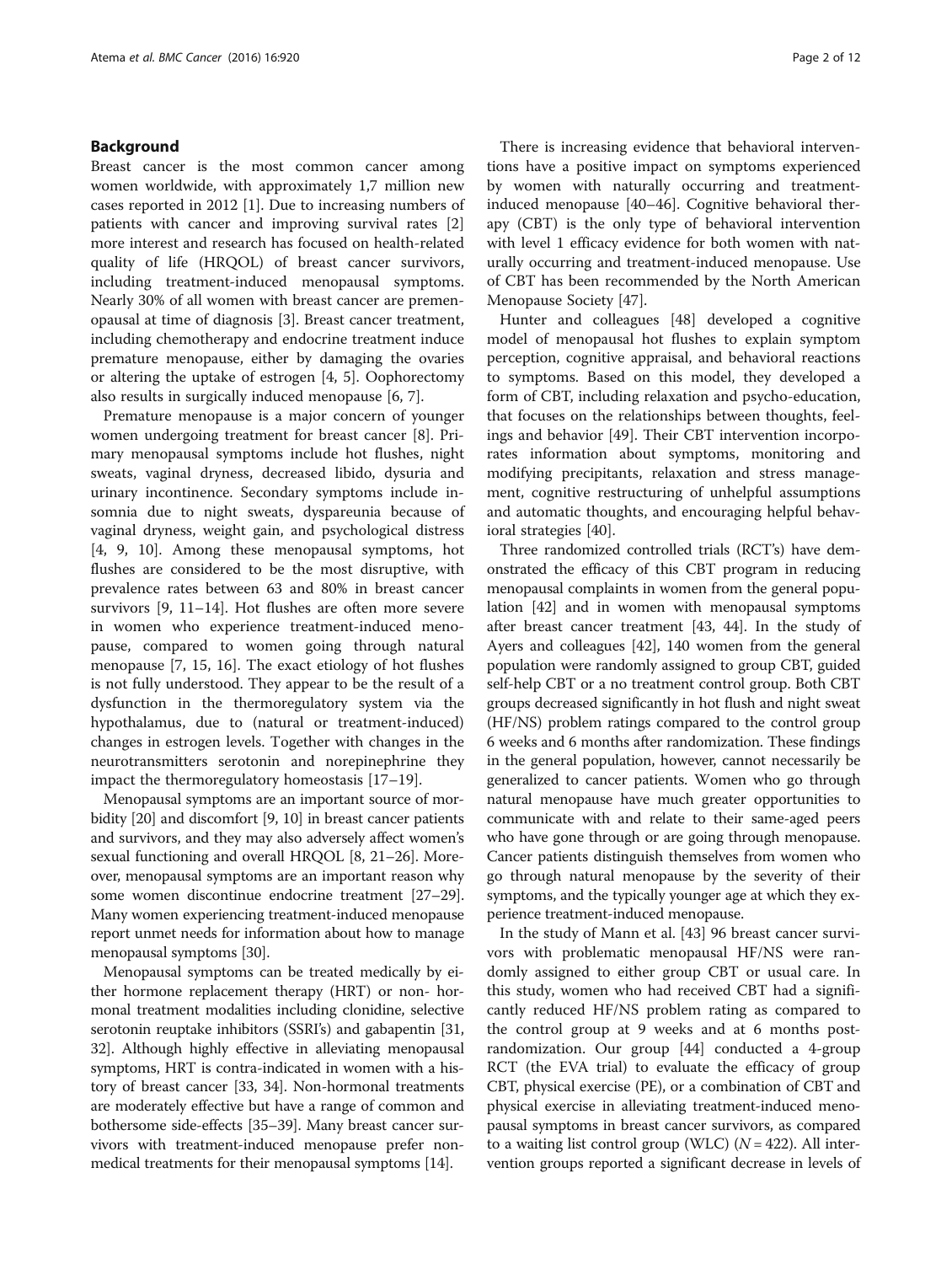endocrine symptoms 12 weeks and 6 months after randomization, compared to the usual care waiting list control group. The two groups that included CBT also reported a significant decrease in HF/NS problem rating at 12 weeks and 6 months. However, in the RCT of Duijts and colleagues, noteworthy problems were observed in compliance with the group CBT. More than 50% of women attended less than 4 of the 6 CBT sessions. Many women reported scheduling conflicts related to work and child care as the reason for their under-compliance. Perprotocol analysis suggested that, if compliance rates could be increased, the intervention would be even more effective. Many women indicated an interest and willingness to undergo a CBT program administered via the Internet. This was viewed as a more flexible alternative to face-toface group CBT, and thus is hypothesized to result in increased compliance and increased efficacy of the treatment. Further, two-thirds of breast cancer patients believe that Internet-based therapy is equally or more likely to result in improved physical and mental health, as compared to face-to-face therapy [\[50\]](#page-10-0).

A cost-effectiveness analysis (CEA) of the EVA-trial data showed that CBT was likely to be the most costeffective intervention, with incremental cost-utility ratios of €22,502/quality adjusted life year (QALY) for CBT versus WLC and €28,078/QALY for PE versus WLC [[51\]](#page-10-0). Providing CBT via an Internet-based platform, either in a guided or self-managed format may further increase the cost-effectiveness of this intervention.

There is growing evidence that Internet-based CBT is an effective method to treat a range of psychosocial problems in both the general population and in cancer survivors [\[52](#page-10-0)–[56](#page-10-0)]. The overall mean effect size of (ES) of Internet-based therapy is 0.53 which is comparable to the average ES of traditional face-to-face therapy [[57, 58\]](#page-10-0). In general, Internet-based interventions with therapist guidance have been found to be more effective then Internetbased interventions without any therapist guidance [[53](#page-10-0), [54](#page-10-0), [56](#page-10-0)]. However, self-management interventions have clear benefits in terms of accessibility and convenience, and lower costs. For these reasons, increasing attention is being paid to optimizing self-management variants of CBT programs and to identifying who may benefit most from them [[59](#page-10-0)–[62\]](#page-10-0). For example, it has been argued that self-managed interventions are more effective with motivated patients who have moderate rather than severe symptoms [[63](#page-10-0), [64\]](#page-10-0).

Self-managed interventions are often associated with low compliance rates. However, this can be improved when the self-management interventions include prior screening and are part of a 'closed system' (i.e. not accessible without some form of eligibility check) [[59](#page-10-0)–[61](#page-10-0)]. Under such conditions, compliance rates are similar to those found in face-to face therapy [\[60](#page-10-0)]. There is also

evidence that compliance in self-management interventions can be further increased by the use of reminders [[65](#page-10-0)–[67\]](#page-10-0).

#### Current study

This randomized, controlled, multicenter trial, "EVA-Online", is designed to evaluate the efficacy and costeffectiveness of two Internet-based CBT programs, one guided and the other self-managed, to reduce or ameliorate treatment-induced menopausal symptoms in women who have had breast cancer. We hypothesize that women in both Internet-based CBT groups will report a significantly greater reduction in overall levels of menopausal symptoms and/or HF/NS problem rating than women in the control group. Secondarily, we hypothesize that women in both Internet-based CBT groups will report significantly greater improvement in sexual functioning, sleep quality, hot flush frequency, psychological distress and HRQOL than women in the control group. We will also evaluate the relative efficacy of self-managed versus guided Internet-based CBT, but this will be done in a more descriptive manner, given that the trial is not powered to test these differences formally. We are also investigating, in a more exploratory manner, the extent to which program compliance serves as a moderator, and hot flush beliefs and behavior as mediators of the treatment effects on the primary outcomes of interest [\[68\]](#page-10-0). Finally, we hypothesize that both internetbased CBT groups have a higher probability of being costeffective compared to the control group. If demonstrated to be efficacious and cost-effective, the availability of such structured supportive intervention programs will be a welcome addition to standard medical treatment offered to cancer survivors with treatment-induced menopause.

#### **Methods**

In this trial, patients are randomized to one of three study arms. There are two interventions arms, i.e. Internet-based guided CBT and Internet-based selfmanagement CBT, and one waiting list control arm. The design of the trial and the anticipated flow of the participants are displayed in Fig. [1](#page-3-0). This trial protocol (June  $25<sup>th</sup>$ , 2015, version 2) has been approved by the Institutional Review Board (IRB) of The Netherlands Cancer Institute (under number NL 53182.031.15), as well as by the review boards of all hospitals from which patients are being recruited. Any important protocol modifications (not anticipated) will be reported to the IRB and the trail registration (clinicaltrials.gov).

#### Study sample

The study sample will be composed of 248 women, 50 years of age or younger at time of diagnosis, with histologically confirmed primary breast cancer (stages: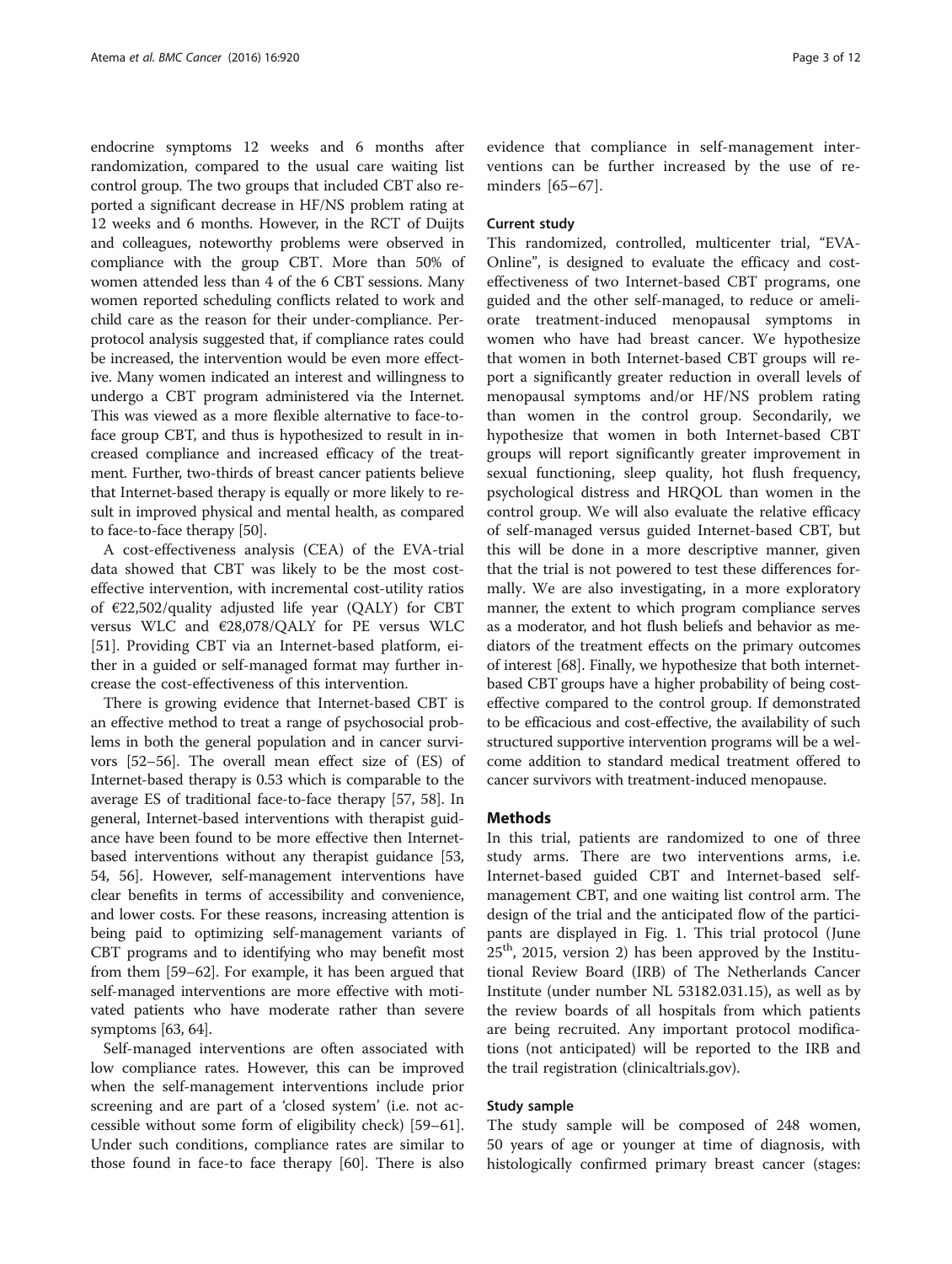<span id="page-3-0"></span>

Post-treatment assessment (T1) 10 weeks after randomization

Follow up assessment (T2) 6 months after randomization

T1 – T4, N0 – N3 and M0). All women will have been premenopausal at the time of diagnosis, and will have experienced a treatment-induced menopause due to (neo) adjuvant chemotherapy and/or hormonal therapy and/or oophorectomy. In case of treatment-induced menopause due to (neo) adjuvant chemotherapy or oophorectomy, treatment should have been completed a minimum of 4 months and a maximum of 5 years prior to study entry (with the exception of Herceptin use). Women may currently be receiving adjuvant hormonal therapy. All women should be disease-free at time of study entry. Potentially eligible women are screened for the presence of problematic HF/NS during the past 2 months. They must have experienced at least ten hot flushes or night sweats during the past week and these HF/NS should be experienced as problematic (as indicated by an average score of 2 or higher on three items of the Hot Flush Rating Scale ([[69\]](#page-10-0)).

Fig. 1 Overview of the overall trial design

Women are excluded from the study if they lack basic proficiency in Dutch, have been treated in the past for another form of cancer (other than basal cell carcinoma), have serious overt cognitive or psychiatric problems that would preclude them from following the intervention or completing the study questionnaires, or have no Internet access. Patients participating in concurrent studies or rehabilitation programs focused on the reduction of or coping with menopausal symptoms (i.e. relaxation, mindfulness, psychoeducation and/or CBT) are also excluded.

#### Recruitment and randomization

We are recruiting patients from 13 community and university hospitals in the Netherlands. We identify potentially eligible patients through hospital registries and the database of the Netherlands Cancer Registry. Potentially eligible patients are sent a personalized letter by their treating physician informing them about the study and the Internet-based program. Women are asked to respond to this invitation by returning either a short screening questionnaire (when there is interest in participating), or a postcard indicating reasons for declining participation. Non-respondents are sent a reminder 2 weeks after the first invitation.

The women who express interest in the study, but do not meet the eligibility criteria receive a personalized letter that explains why they are not eligible. When initial eligibility criteria are met, women are contacted by telephone to confirm their eligibility, to explain the Internet-based program and the RCT, and to confirm their willingness to invest the requisite time and effort if they are randomized to either of the two intervention groups. A baseline questionnaire and informed consent form are sent to eligible and motivated patients. Upon return of both to the study staff, patients are randomized to the guided Internet-based CBT group  $(n = 83)$  the self-management Internet-based CBT group ( $n = 83$ ) or to a usual care, 'waiting-list' control group  $(n = 82)$  using the minimization technique  $[70]$  $[70]$  $[70]$  with age  $(40 \text{ years})$ 40–45 years, >45 years), current endocrine treatment for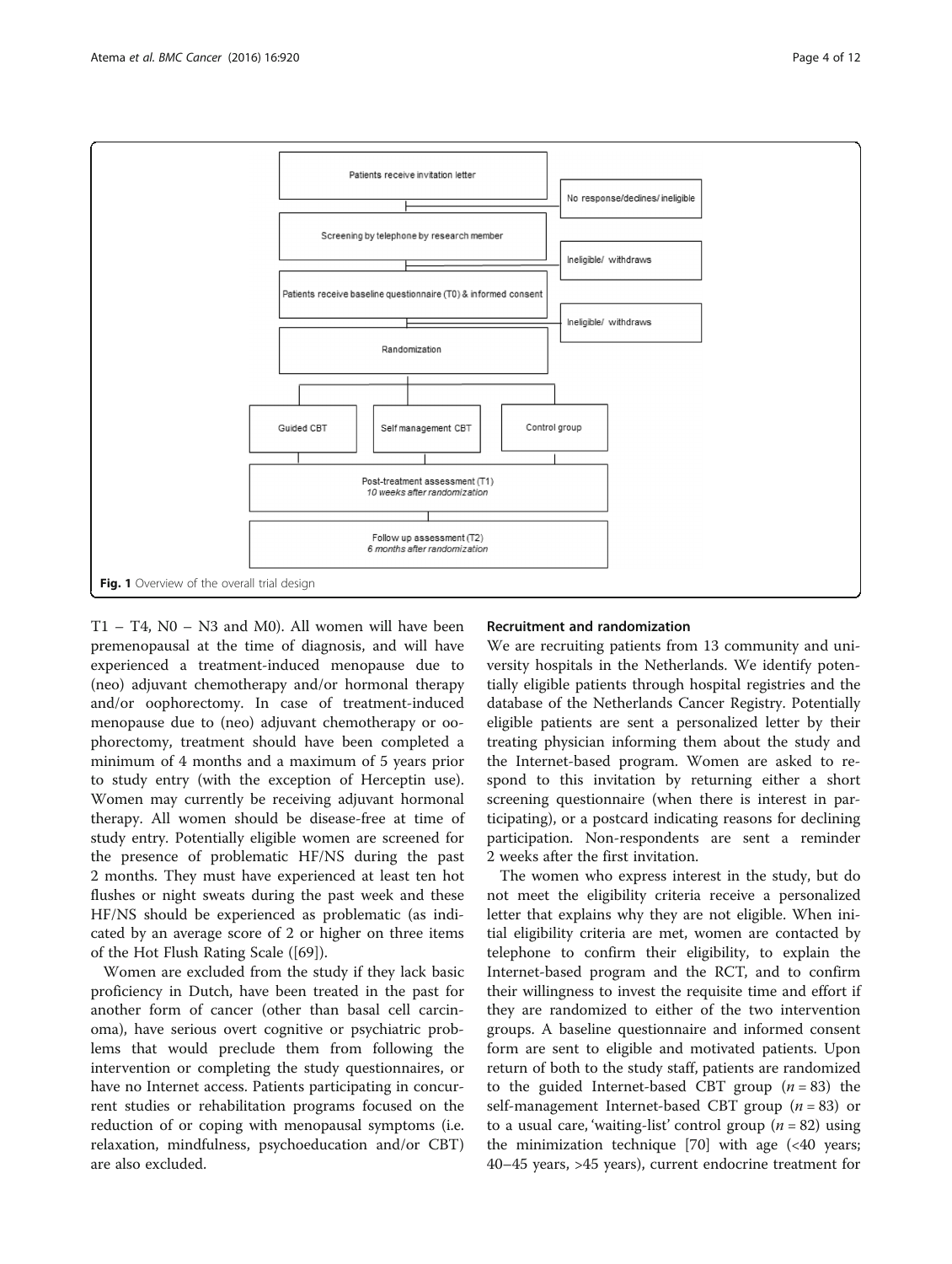breast cancer (yes; no), time since chemotherapy  $\left($  <1 year; 1–3 years; > 3 years) and current use of nonhormonal treatments for hot flushes (antidepressants, clonidine, gabapentin) (yes; no) as stratification variables. Due to the nature of the study, blinding is not possible.

#### Study arms

All participants randomized to either of the two intervention groups receive access to the same Internet-based CBT program. The primary focus of the program is on HF/NS, with participants being encouraged to develop helpful cognitive and behavioral coping styles. Other problem areas, including sexuality, weight gain and stress are also addressed by the program. The CBT program, is based on the work of Hunter and colleagues [[40, 42, 49](#page-10-0), [71](#page-11-0)] and has been tailored for use by breast cancer survivors [\[43, 44\]](#page-10-0). The program consists of six modules, which preferably should be followed in six consecutive weeks (for a description of the program see Table 1). Each module contains the following sections: reflection on progress in past week, an introduction, psycho-education, and in-session and homework assignments. Video clips of experts (a breast surgeon and a sexologist) provide complementary information to that presented in the written text. Also incorporated in the program are testimonials (short video clips and written text) of women who have gone through treatmentinduced menopause and who have followed the program. The written text also provides examples of how to complete the homework assignments. The six modules are presented in a sequential order, wherein each module builds upon the previous one. The average estimated time investment is 1 h a week to complete a module and 30 min per day for homework (e.g. keeping a daily hot flush/night sweats diary and relaxation exercises).

#### Intervention group: guided Internet based CBT program

The women in the guided Internet-based CBT group receive, in addition to the online CBT program, a scheduled 30 min telephone interview prior to the start of the program and weekly feedback per email during the course of the program. After receiving and reading the weekly feedback, participants are given access to the next module. The interview and weekly feedback are provided by a trained therapist (medical social worker or psychologist). The therapist has access to the participants' in-session

|  | <b>Table 1</b> Description of Program Modules |  |  |
|--|-----------------------------------------------|--|--|
|--|-----------------------------------------------|--|--|

| Module 1 Welcome                    | . Introduction to the online program                                                                                                                                                                                                           |  |  |
|-------------------------------------|------------------------------------------------------------------------------------------------------------------------------------------------------------------------------------------------------------------------------------------------|--|--|
|                                     | . Psycho-education about the effect of breast cancer on menopause, menopausal symptoms and the<br>influence of relaxation.                                                                                                                     |  |  |
|                                     | • In-session assignment: making a schedule for reading the sessions and doing homework                                                                                                                                                         |  |  |
|                                     | • Homework: keeping a hot flushes and night sweats diary; practicing relaxation techniques                                                                                                                                                     |  |  |
| Module 2 Hot flushes                | • Psycho-education about the physiology of HF/NS and the role of thoughts, feelings and behaviors                                                                                                                                              |  |  |
|                                     | • In-session assignment: recognizing patterns of and triggers for hot flushes; cognitive restructuring<br>of unhelpful thoughts                                                                                                                |  |  |
|                                     | • Homework: as before + monitoring triggers and applying helpful thoughts                                                                                                                                                                      |  |  |
| Module 3 From stressing to relaxing | · Psycho-education about stress, the relationship between stress and hot flushes, cognitive and<br>behavioral stress management techniques, relaxation.                                                                                        |  |  |
|                                     | • In-session assignment: identification of stressful events, usual reaction to stress and goal setting to<br>reduce stress                                                                                                                     |  |  |
|                                     | • Homework: as before + implementation of stress goal                                                                                                                                                                                          |  |  |
| Module 4 Improving sleep            | • Psycho-education about sleep, sleeping problems and how to improve quality of sleep, cognitive<br>and behavioral reactions to sleep problems/night sweats.                                                                                   |  |  |
|                                     | · In-session assignment: sleep hygiene questionnaire, goal setting to improve sleep.                                                                                                                                                           |  |  |
|                                     | • Homework: as before + implementation of sleeping goals                                                                                                                                                                                       |  |  |
| Module 5 My body and sexuality      | · Psycho-education about sexual problems and weight issues, cognitive and behavioral precipitants<br>and consequences of sexual problems and weight issues.                                                                                    |  |  |
|                                     | . In-session assignment: goal setting for sexual problems (if present) and weight issues (if present)                                                                                                                                          |  |  |
|                                     | • Homework: as before + implementation of goals                                                                                                                                                                                                |  |  |
| Module 6 Keep progressing           | . Psycho-education about the (benefits of) using an action plan.                                                                                                                                                                               |  |  |
|                                     | • In-session assignment: identification of helpful cognitive and/or behavioral strategies as discussed/<br>learned throughout each module, goal setting for maintenance plan; identification of possible barriers<br>and how to overcome them. |  |  |
|                                     | • Homework: as before + implementation of maintenance plan                                                                                                                                                                                     |  |  |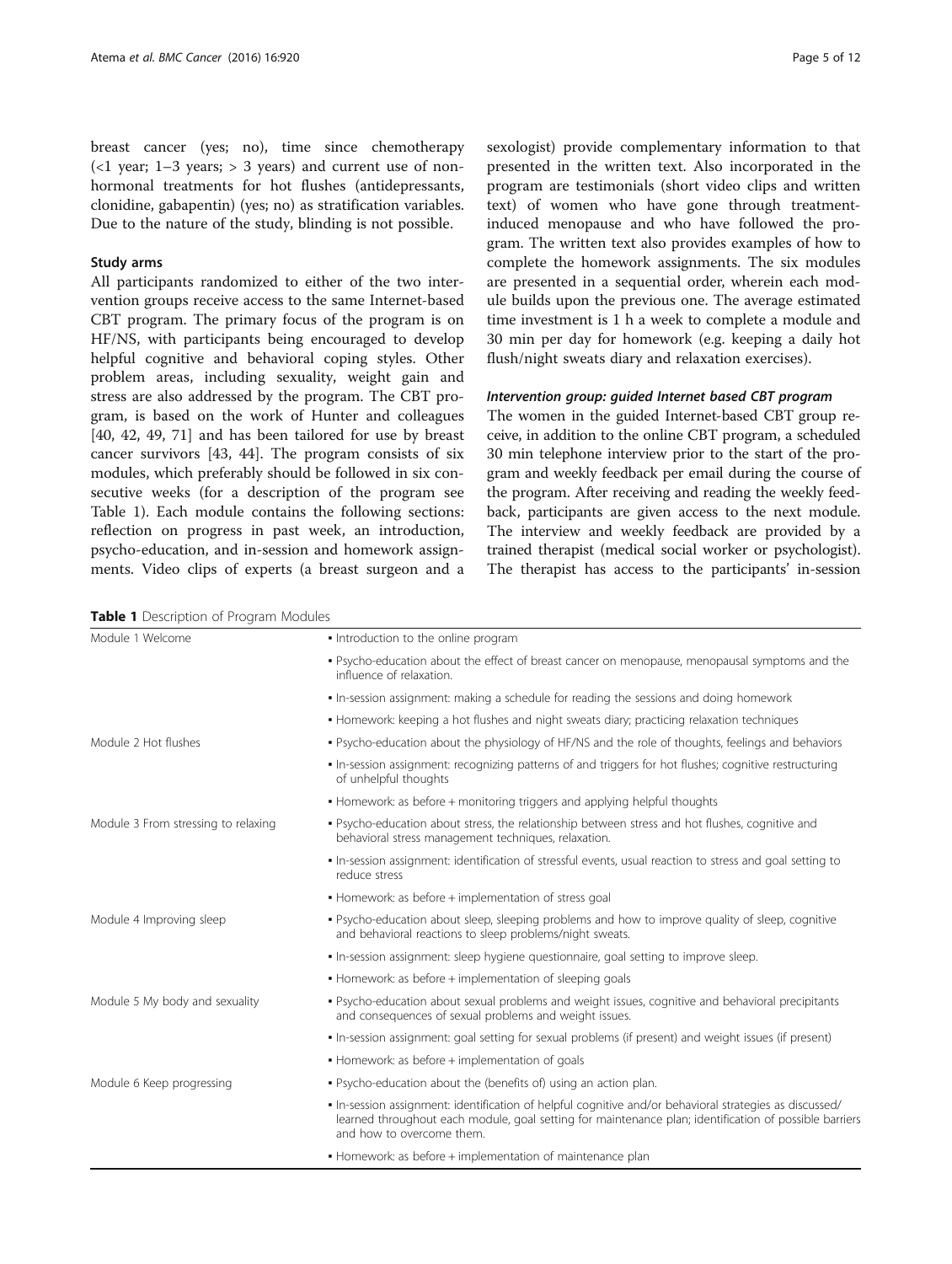reflection, homework assignments and daily hot flush diary. Participants can also contact the therapist by email if they have any questions. Monitoring of the integrity of the intervention is carried out at regular intervals by the study coordinator.

#### Intervention group: self-management Internet-based CBT program

The women in the self-management Internet-based CBT group have access to the online CBT program as described above and receive weekly reminders by email. Participants in this group have access to the entire CBT program from time of enrollment forward, but are advised and encouraged to follow the program using a weekly schedule for 6 consecutive weeks.

#### Waiting list control group

Participants in the waiting list control group are offered the opportunity to follow the CBT program after completion of the 6-month follow up questionnaire. There are no other behavioral interventions for menopausal symptoms available through the participating hospitals, but women in all groups are asked at the follow-up assessments if they engaged in any other means to reduce their menopausal symptoms.

#### Data collection

All trial participants complete a battery of self-report questionnaires at equivalent points in time: T0 (at baseline prior to randomization), T1 (10 weeks after randomization) and T2 (6 months after randomization). A reminder is sent to participants who do not return the questionnaire within 1 week. If a woman does not complete the questionnaire in the week after the reminder, she is contacted by telephone. Every effort is made to obtain a final post-intervention assessment for patients who discontinue the intervention. Additionally, all women, including those in the control group, are asked if, during the period of the study, they had engaged in any (other) activities to alleviate their menopausal symptoms (e.g., contacts with patient self-help groups, use of Internet resources, alternative remedies, etc.).

#### Study measures

#### Sociodemographic and clinical data

The patients' age, education, marital status, living situation, work status, weight and height, medication use (including alternative medications or therapies for menopausal symptoms) and life style variables (e.g. smoking, physical activity/exercise) are obtained via the baseline questionnaire. Clinical information, including date of diagnosis, tumor characteristics, and treatment history are abstracted from the patients' medical records and via selfreport. During the follow up period, participants are asked

if they had resumed menstruation and whether they had discontinued endocrine treatment, if applicable.

#### Outcome measures

A detailed description of the outcome measures is provided in Table [2.](#page-6-0) Briefly, the primary outcome measures include standardized self-report questionnaires assessing hot flushes and night sweats problem rating using the Hot Flush Problem Rating Scale (HFRS) [\[69](#page-10-0)], and overall levels of menopausal symptoms using the Functional Assessment of Cancer Therapy –Endocrine symptom scale (FACT-ES) [[72\]](#page-11-0). Secondary outcome measures include standardized self-report questionnaires assessing sexual functioning (SAQ) [[73\]](#page-11-0), sleep quality (GSQS) [\[74](#page-11-0)]; hot flush frequency (HFRS) [\[69](#page-10-0)], psychological distress (HADS) [\[75](#page-11-0), [76](#page-11-0)] and health-related quality of life (SF-36 Health Survey) [[77, 78\]](#page-11-0).

#### Moderating and process measures Hot flush beliefs and behaviors

Beliefs about hot flushes and night sweats are considered moderators of the effect of the CBT program [\[79\]](#page-11-0). These are assessed with the Behavior Short Form HFNS Beliefs and Behavior Scale, a 16 item scale that includes items from the Hot Flush Beliefs Scale [\[80\]](#page-11-0) and the Hot Flush Behavior Scale [\[81](#page-11-0)], (Hunter, personal communication).

#### Compliance with the intervention

Women are asked to indicate the number of CBT program modules they completed, the frequency with which they did the homework assignments and the total amount of time (in weeks) that they used the program. We are also able to monitor the actual use (frequency and duration) of the online CBT program through log data. We consider completion of the first three modules evidence of an acceptable level of program compliance because these are the modules that specifically focus on the primary outcomes.

Women who do not complete the intervention are asked to indicate their reason(s) for discontinuation (e.g., lack of motivation, illness, program burden). We assess general self-efficacy, social support and intention to complete the program as potential predictors of compliance. General self-efficacy is measured with the General Self-Efficacy scale from [[82](#page-11-0)]. It includes 10 items (4 point Likert scale). Social support is assessed by the emotional/ informational support subscale (8 items Cronbach's alpha 0.96) of the Medical Outcome Study- Social Support Scale ((MOS-SS [\[83\]](#page-11-0)). Behavioral intention is assessed by three items (5 point Likert scale) derived from the Theory of Planned Behavior [\[84\]](#page-11-0).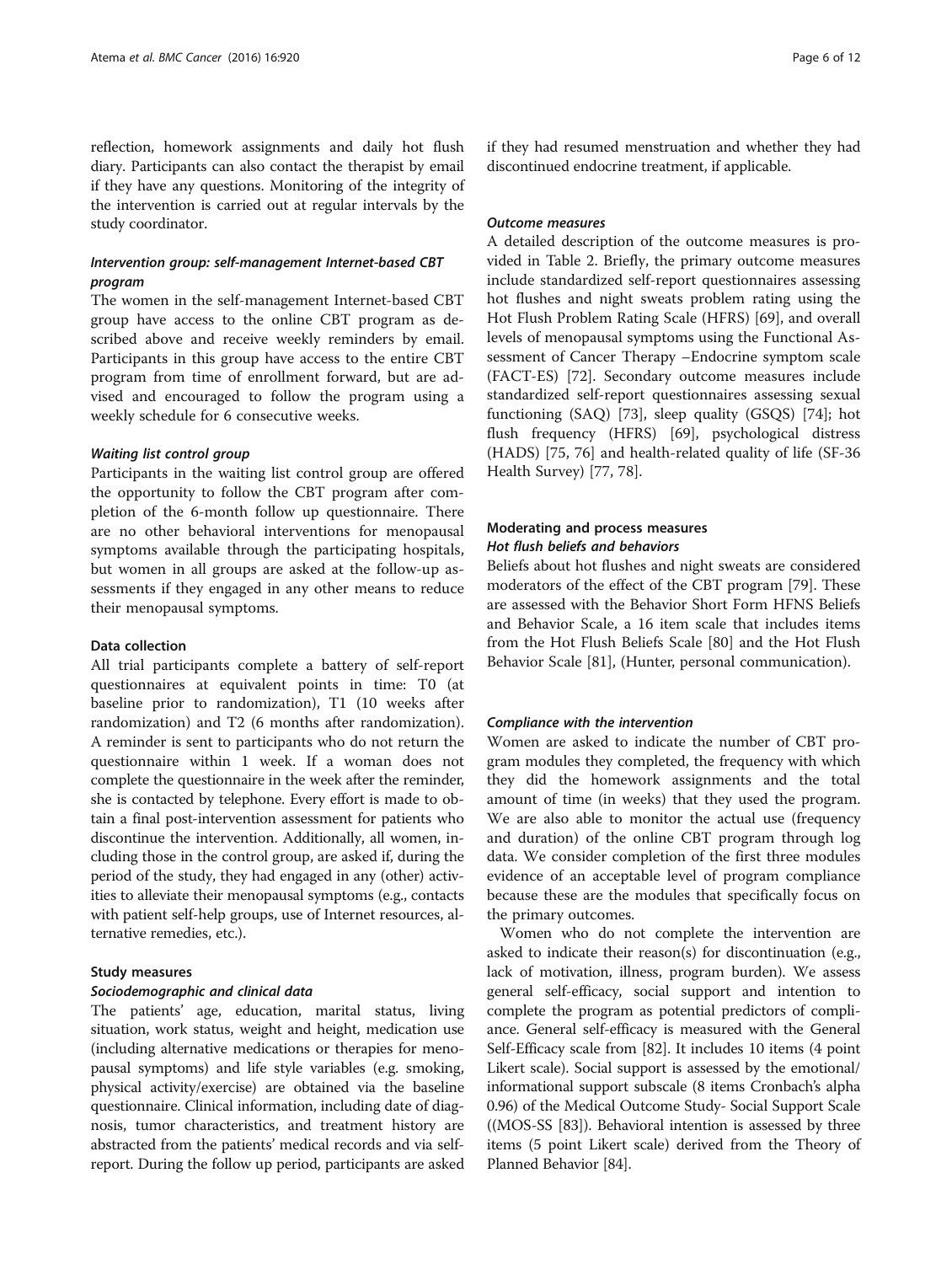<span id="page-6-0"></span>Table 2 Study outcome measures and corresponding questionnaires

| Variable                              | Questionnaire | Details                                                                                                                                                                                                                                                           |
|---------------------------------------|---------------|-------------------------------------------------------------------------------------------------------------------------------------------------------------------------------------------------------------------------------------------------------------------|
| Primary outcomes                      |               |                                                                                                                                                                                                                                                                   |
| Hot flush/Night sweats problem rating | <b>HFRS</b>   | • 3 items (subscale), 10 point scale                                                                                                                                                                                                                              |
|                                       |               | • Score range: 0-10 (mean scores are used);<br>higher scores indicate higher problem rating                                                                                                                                                                       |
|                                       |               | • Time frame: 1 week                                                                                                                                                                                                                                              |
|                                       |               | · Test-retest reliability 0.80                                                                                                                                                                                                                                    |
| Overall level of menopausal symptoms  | FACT-FS       | • 18 items, 4 point Likert scale                                                                                                                                                                                                                                  |
|                                       |               | • Score range: 0-72; higher scores indicate fewer menopausal symptoms                                                                                                                                                                                             |
|                                       |               | • Time frame: 1 week                                                                                                                                                                                                                                              |
|                                       |               | Cronbach's alpha: >0.80                                                                                                                                                                                                                                           |
| Secondary outcomes                    |               |                                                                                                                                                                                                                                                                   |
| Sexual functioning                    | SAQ           | · 10 items, 4 point Likert scale                                                                                                                                                                                                                                  |
|                                       |               | • Subscales: pleasure; discomfort; habit                                                                                                                                                                                                                          |
|                                       |               | • Score range: pleasure 0-18 higher scores indicate higher levels of pleasure;<br>discomfort 0-6 lower scores indicates lower levels of discomfort; habit 0-3;<br>single item (0 'less sexual activity than usual' to 3 'much more sexual activity<br>than usual' |
|                                       |               | · Time frame: past month                                                                                                                                                                                                                                          |
|                                       |               | · Test-retest kappa: 0.50-0.76                                                                                                                                                                                                                                    |
| Sleep quality                         | GSQS          | · 14 items, dichotomous (yes/no) scale                                                                                                                                                                                                                            |
|                                       |               | • Score range: 0-14; higher scores indicate more sleep problems                                                                                                                                                                                                   |
|                                       |               | • Time frame: past month                                                                                                                                                                                                                                          |
| Hot flush frequency                   | <b>HFRS</b>   | • 2 items (subscale); open-ended frequency scale                                                                                                                                                                                                                  |
|                                       |               | Score range: reported average of HF/NS per week                                                                                                                                                                                                                   |
|                                       |               | • Time frame: past week                                                                                                                                                                                                                                           |
|                                       |               | · Test-retest reliability 0.80                                                                                                                                                                                                                                    |
| Psychological distress                | <b>HADS</b>   | • 14 items, 4-point Likert scale                                                                                                                                                                                                                                  |
|                                       |               | • Subscales: depression (HADS-D); anxiety (HADS-A)                                                                                                                                                                                                                |
|                                       |               | • Score range: total score 0-42; subscale scores 0-21 higher score indicates<br>more psychological distress                                                                                                                                                       |
|                                       |               | • Time frame: past week                                                                                                                                                                                                                                           |
|                                       |               | • Cronbach's alpha: HADS-D 0.67-0.90; HADS-A 0.68-0.93                                                                                                                                                                                                            |
| Health-related quality of life        | SF-36         | • 36 items, dichotomous and 3- to 6-point Likert scales                                                                                                                                                                                                           |
|                                       |               | · Subscales: physical functioning, role limitations due to physical health<br>problems, bodily pain, social functioning, general mental health, role<br>limitations due to emotional problems, vitality, general health perceptions                               |
|                                       |               | • Score range: 0-100; higher score indicates higher levels of functioning/<br>well-being                                                                                                                                                                          |
|                                       |               | · Time frame: past week                                                                                                                                                                                                                                           |
|                                       |               | Cronbach's alpha: 0.66-0.91 (mean 0.84)                                                                                                                                                                                                                           |
|                                       |               | . For the cost-effectiveness analysis we will map the SF-36 onto the<br>EuroQol5D to obtain utilities                                                                                                                                                             |

#### Patients' evaluation of the intervention program

At T1 (immediate post-intervention), women in both intervention groups are asked to complete a short questionnaire about their experience with the Internet-based CBT program. This will include questions about the

perceived efficacy of and satisfaction with the program, whether they would suggest any changes to the program, and if they would recommend it to other women experiencing treatment-induced menopausal symptoms. In addition, in an effort to better understand how the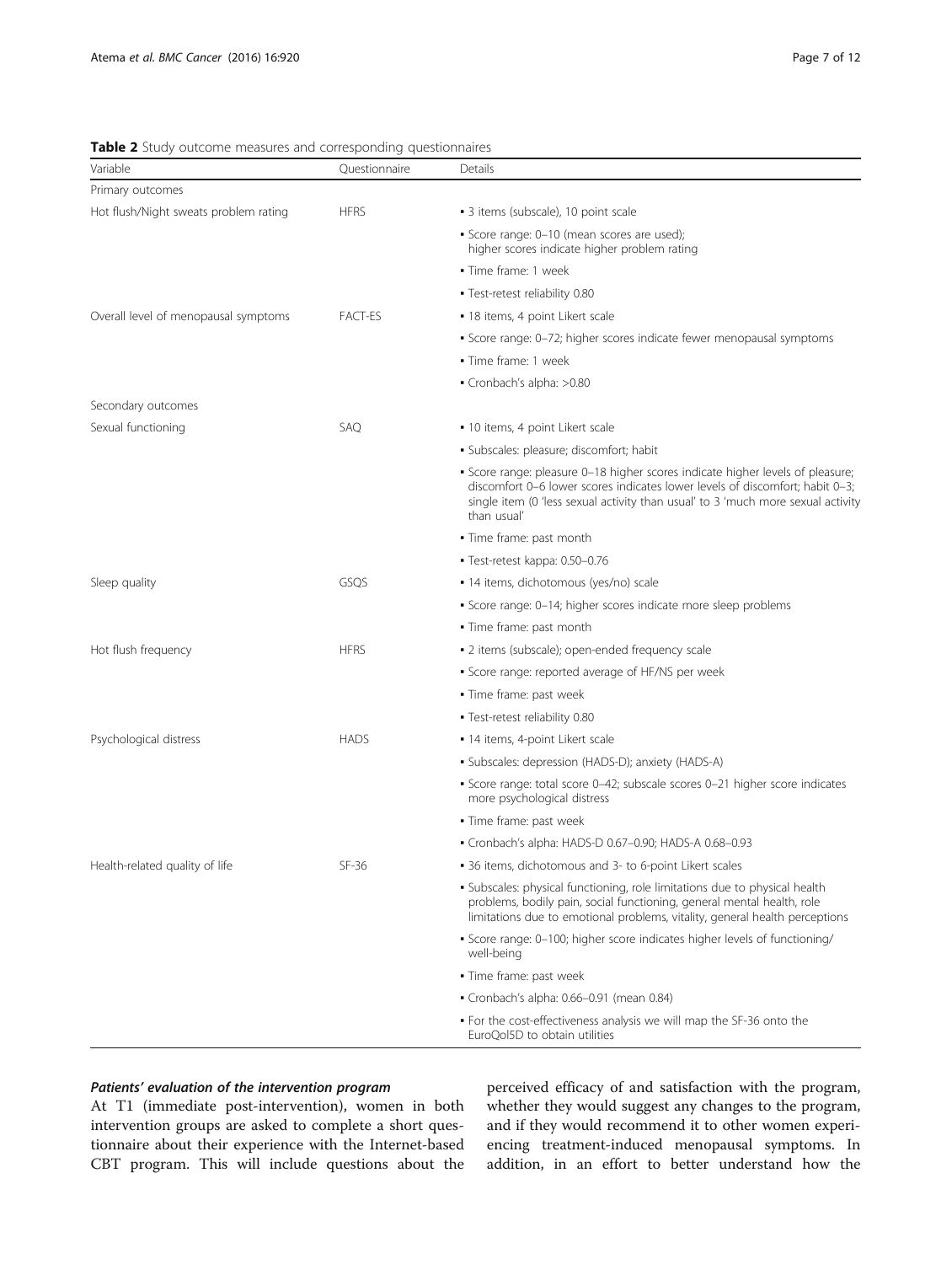program might be improved, we will conduct telephone interviews (30 min) after the T2 assessment with women who indicated on the questionnaire that the intervention did not have the desired effect and/or gave the intervention a low rating and/or would not recommend the program to others.

#### Cost effectiveness

We will perform a cost-effectiveness analysis (CEA) using a validated health economic model as developed for use earlier in the EVA-trial [[51\]](#page-10-0). The costeffectiveness of the Internet-based guided CBT versus the Internet-based self-management CBT versus usual care will be expressed as: (1) cost per clinically relevant significant reduction on the problem-rating scale of the HFRS and (2) cost per QALY gained. A change of at least two points on the ten-point problem-rating scale of the HFRS, and of 0.5 SD on the FACT-ES is considered a relevant improvement [\[49](#page-10-0)]. A societal and hospital perspective from the Netherlands, plus a 5 year time horizon will be adopted. Future costs and effects will be discounted at 4 and 1.5%, respectively, according to the Dutch guidelines. A Markov model will be constructed with 3 mutually exclusive health states: "menopausal symptoms", "reduction in menopausal symptoms", and "recurrence". Using a 6-month cycle length, the model will simulate the course of events in a hypothetical cohort of 1000 breast cancer survivors. The "effectiveness" part of the cost-effectiveness equation will be based on the HFRS (1) and SF-6D (2). The SF-6D [[85\]](#page-11-0), derived from the SF-36, will be mapped onto the EuroQol-5D, which will provide utilities. With the utilities, the SF-6D allows indirectly generating quality adjusted life years (QALYs) to be used in cost-effectiveness analysis.

For the direct costs, we will ask all women to report at T1 and T2 their use of health care services (e.g., GP, medical specialist, paramedical care etc.), medication use and workdays lost due to illness. In calculating the intervention costs, we will include the time spent by health professionals in providing feedback to participants (where applicable), staff training, administration, and material costs. Detailed descriptions of the intervention will be made to identify specific cost items and corresponding volumes of resource use. Subsequently, costs will be calculated by multiplying unit prices (or appropriate tariffs) by volumes of use, following the Dutch pharmacoeconomics costing guidelines [[86\]](#page-11-0).

The indirect costs will be measured by the Friction cost method, which is the period over which the production loss is calculated, i.e. the time that an employer needs to replace a sick employee. The calculation of the average labor costs per working day will be based on the weighted average labor costs of full-time and part-time employed persons in the Netherlands [\[87\]](#page-11-0).

#### Power calculation

The HFRS problem rating scale and the FACT-ES scale score, assessing endocrine symptoms, are the primary outcomes on which sample size calculations are based. With a total sample of 198 women (66 per group), and under the assumption of no interaction, the study will have 80% power to detect a 0.5 standard deviation difference (Cohen's effect size) with a p value of 0.05 (two sided test) [[88\]](#page-11-0). We anticipate that this effect size will be sufficient to demonstrate the efficacy of the interventions, as the CBT group intervention in the EVA-study yielded effect sizes for the primary outcomes of approximately 0.5 [\[44](#page-10-0)]. We will recruit 248 women into the study, to allow for an attrition rate of approximately 20% (i.e. women who discontinue participation in the study entirely, including failure to complete follow up questionnaires). Women who discontinue participation in one of the intervention groups but complete the follow up assessments will be included in the analysis.

#### Statistical analysis

All data will be anonymized prior to final data analysis. The data set will not contain any personal identifiers. Only study staff will have access to these data.

Analyses will first be performed to evaluate the comparability of the intervention groups (guided versus selfmanagement) and control group at baseline in terms of sociodemographic and clinical characteristics. ANOVA tests or appropriate non-parametric statistics will be used, depending on the level of measurement. If, despite the stratified randomization procedures, the groups are found not to be comparable on one more background variables, those variables will be employed routinely as covariates in subsequent analyses. Questionnaire scores will be calculated according to published scoring algorithms. We will compare both intervention groups with the control group over time using multilevel procedures with repeated measures, using a restricted maximum likelihood (REML) solution to model specific contrasts between groups and follow-up assessment [\[89](#page-11-0)]. Within each multilevel model the control group will be the reference category. For the analysis of the secondary outcome measures, appropriate statistical adjustments will be made for multiple testing. Differences in mean change scores over time between the intervention groups and the control group will be accompanied by effect sizes (ES). These effect sizes will be calculated using standard statistical procedures. Effect sizes of approximately 0.5 are considered clinically significant [\[90\]](#page-11-0). All analyses will be conducted on an intention to treat (ITT) basis. In addition, per-protocol (PP) analyses will be performed (as a secondary analysis) on patients who met criteria for minimal compliance with the intervention(s). Supplementary analyses will be carried out in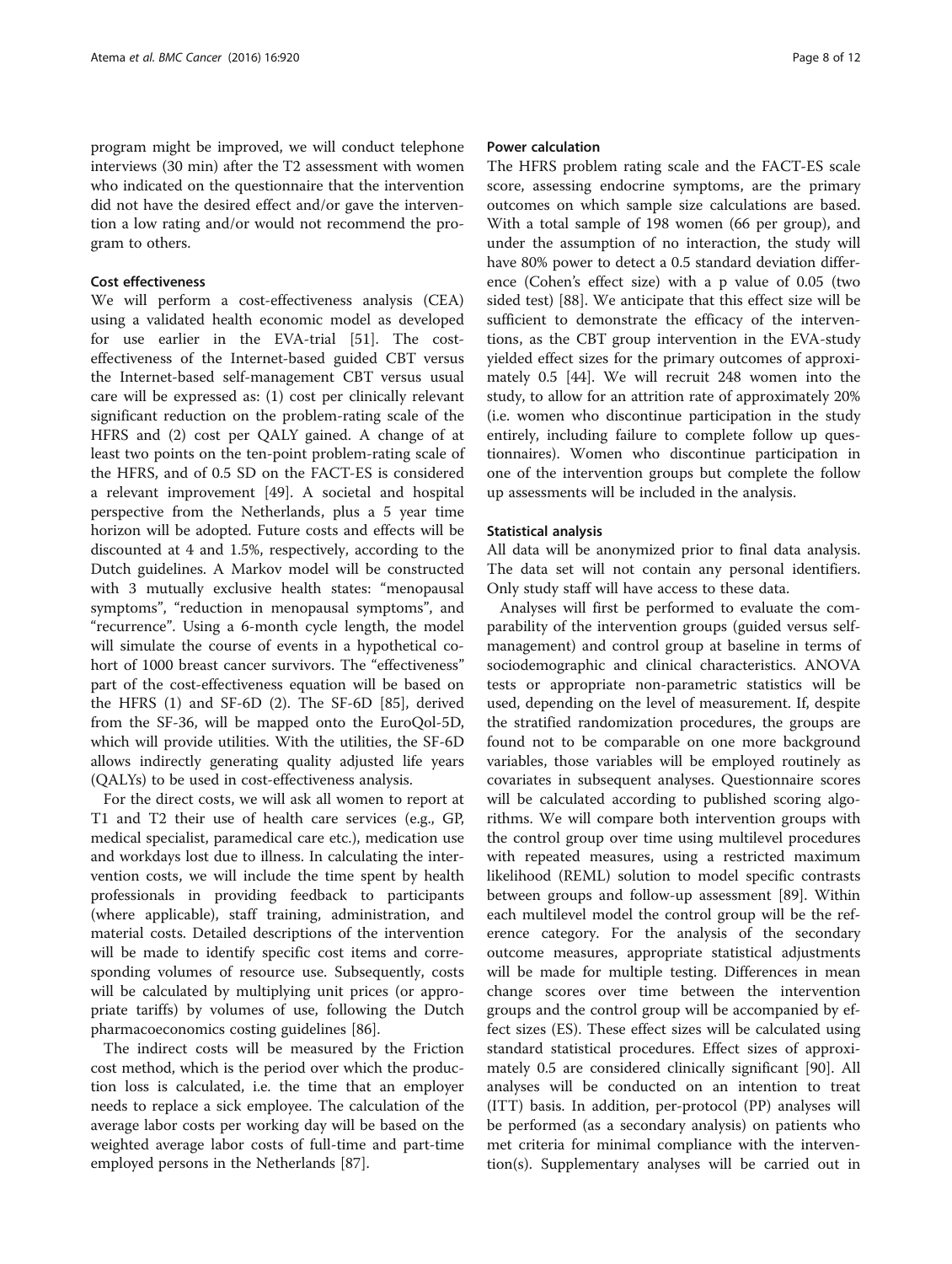which data relating to compliance with the program elements will be taken into account. Specifically, we will determine whether the level of compliance is associated significantly with the change over time in the primary and secondary outcomes. We will also investigate whether program effectiveness varies significantly as a function of changes in hot flush beliefs and behaviors.

#### Cost-effectiveness analysis

We will use a Markov model to perform an incremental cost-effectiveness and cost-utility analyses. The costeffectiveness ratio is calculated by dividing the difference between the mean total costs of the intervention and control groups by the difference in mean primary clinical effects of the groups [[51](#page-10-0)]. The incremental costutility ratio expresses the additional costs of the intervention per quality-adjusted life year (QALY) gained, compared to the usual care group.

#### Modeling statistics

State of the art health economic methods will be applied. These include the estimation of the degree of uncertainty about each input parameter and the use of probabilistic sensitivity analyses. Parameter values will be drawn randomly from the assigned distributions, using Monte Carlo simulation with 10,000 iterations. The degree of uncertainty will be illustrated by using confidence intervals for costs and health effects. Scatter-plots, confidence ellipses on cost-effectiveness planes and cost-effectiveness acceptability curves will be presented [[91](#page-11-0)–[93\]](#page-11-0). We will use the European informal ceiling ratio of €30,000 per QALY [[86\]](#page-11-0). Finally, a Budget Impact Analysis will be performed from the perspective of the health care provider.

All study results will be published in peer-reviewed publications and will result in a Ph.D. thesis. Authorship eligibility will be based on the Vancouver Protocol [\[94](#page-11-0)]. Participating patients will receive a lay summary of the results.

#### **Discussion**

A relatively large percentage of young breast cancer survivors experience treatment-induced menopausal symptoms, with hot flushes being the most common and severe symptom [[9, 11](#page-9-0)–[14\]](#page-9-0). There is a need for effective and safe non-medical treatment options for these symptoms. Studies show that, both in the general population and among breast cancer survivors, CBT is an effective treatment method for alleviating menopausal symptoms when provided in a group setting or through guided self-help [[42](#page-10-0)–[44](#page-10-0), [49](#page-10-0)]. However, compliance can be problematic [[44\]](#page-10-0). A promising approach is to make this form of CBT more accessible and feasible for participants by administering it via the Internet. In the current trial we are evaluating the efficacy and cost-effectiveness of Internet-based CBT in alleviating or reducing menopausal symptoms and HF/NS problem ratings in younger breast cancer survivors who experience treatment-induced menopause. Secondary outcomes include sexual functioning, sleep quality HF/NS frequency, psychological distress and overall HRQOL.

This trial has several notable strengths, including: (1) the randomized trial design; (2) the multicenter nature of the trial; (3) the comparison of both intervention groups with a waiting- list control group; (4) the use of intention-to-treat analysis; (5) the relatively long-term follow-up; and (6) the inclusion of a cost-effectiveness evaluation.

Several limitations of the trial should also be noted. First, it would be valuable to compare the Internet-based CBT groups with a face-to-face CBT group in order to compare compliance, experience and effectiveness. However, recruitment and follow up proved to be problematic in our previous group CBT trial (EVA-study) [\[44](#page-10-0)]. Also we consider it important to first establish the efficacy of the Internet-based CBT program. Second, we anticipate that both intervention groups (guided and self-management) will be effective, in comparison with the control group. The trial was powered based on the estimated effects of each of the two Internet-based CBT interventions in comparison to the control group. It may also be the case that one of the two CBT programs is more or less effective than the other. One would hope, given the additional costs involved, that the guided CBT program would be more efficacious than the selfmanagement CBT program. However, if such differences exist, the magnitude of difference will likely be smaller than that expected between the CBT programs and the control group. In order to detect a smaller difference (effect size) when comparing the two variants of the CBT program, we would need a substantially larger sample size [\[88](#page-11-0)]. Unfortunately, our budget, both in terms of financial resources and time, does not allow us to increase the sample size. Nevertheless, within the limits of statistical power available to us, we will calculate between CBT group differences in both efficacy and costeffectiveness outcomes. Finally, although women in the waiting-list control group will not be provided with any materials or program elements, they might look for other options themselves. However, we do not anticipate that this will take place in a structured or systematic way. In any case, at each assessment point, women are asked to report any activities that they may have undertaken to alleviate their menopausal symptoms.

In conclusion, given the rate and severity of treatmentinduced menopausal symptoms in breast cancer survivors, there is a need for more easily accessible and efficient CBT interventions for these problems. If demonstrated to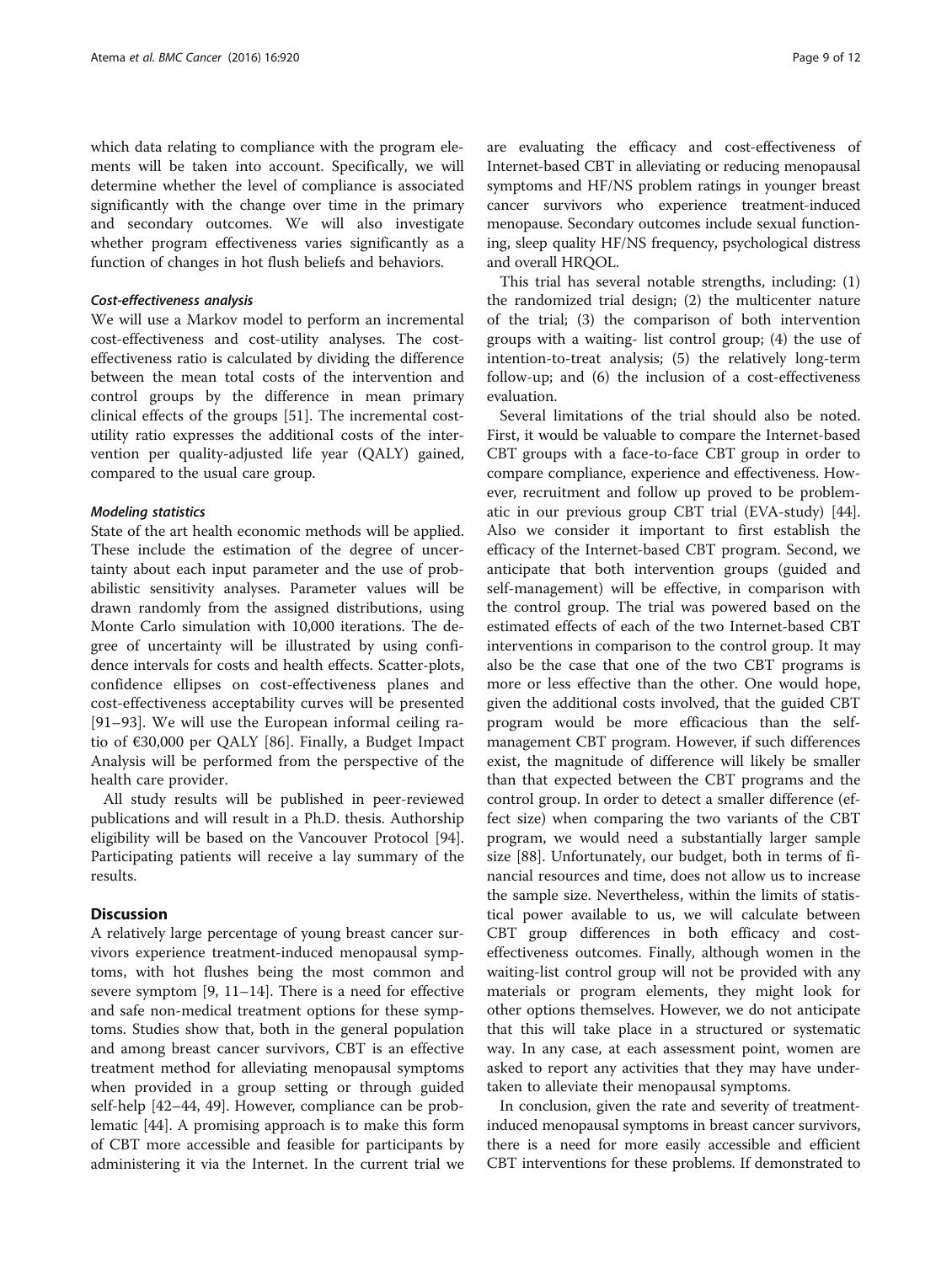<span id="page-9-0"></span>be efficacious and cost-effective, the availability of such a structured supportive intervention program will be a welcome addition to standard medical treatment offered to breast cancer survivors. It is anticipated that such a program will have direct benefit in terms of symptom relief and the improvement of patients' HRQL, while making more efficient use of health care resources.

#### **Abbreviations**

ANOVA: Analysis of variance; CBT: Cognitive behavioral therapy; CEA: Costeffectiveness analysis; ES: Effect size; EuroQol-5D: EuroQol 5 dimension; FACT-ES: Functional assessment of cancer therapy-endocrine symptom scale; GSQS: Groningen sleep quality score; HADS: Hospital anxiety and depression scale; HF/NS: Hot flushes/night sweats; HFRS: Hot flush rating scale; HRQOL: Health related quality of life; HRT: Hormone replacement therapy; IRB: Institutional review board; ITT: Intention to treat; MOS-SS: Medical outcome study social support scale; PE: Physical exercise; PP: Per-protocol; QALY: Quality adjusted life year; RCT: Randomized controlled trial; REML: Restricted maximum likelihood; SAQ: Sexual activity questionnaire; SD: Standard deviation; SF-36: Short form 36; SF-6D: Short form 6 dimension; SSRI's: Selective serotonin reuptake inhibitors; WLC: Waiting list control

#### Acknowledgements

We would like to thank Farida Ilahi, Elly Kaats, Marijke Dierdorp-Schep, Eline Aukema, Anja van Onna, Hanneli Lantink and Joanne Walsem-van Bekhoven who served as the online therapists. Miranda Gerritsma and Marianne Kuenen who were the research assistants of the project. The patients for their participation. We would also like to acknowledge the Department of Supportive Services at the Antoni van Leeuwenhoek Hospital, The Ingeborg Douwes Center and Minddistrict for their collaboration on this project.

#### Funding

This trial is funded by the Dutch Cancer Society (Delflandlaan 17, 1062 EA, Amsterdam, The Netherlands) (grant number NKI 2014-6788) and The Netherlands Cancer Institute (Plesmanlaan 121, 1066 CX, Amsterdam, The Netherlands).

#### Availability of data and material

The dataset used and analyzed during the current study will be available from the corresponding author (stored in a data repository at the Netherlands Cancer Institute) on reasonable request.

#### Authors' contribution

VA, ML, HO, VR, MB, MH and NA contributed to the design of the study protocol. All authors read and approved the manuscript.

#### Competing interests

The authors declare that they have no competing interests.

#### Consent for publication

Not applicable.

#### Ethical approval and consent to participate

This study (NL53182.031.15) has received ethical approval from the METC-AVL on August  $4<sup>th</sup>$  2016. The participating hospitals are: Albert Schweitzer Hospital, Dordrecht; Academic Medical Centre, Amsterdam; Catharina Hospital, Eindhoven; Flevo Hospital, Almere; Hospital Amstelland, Amstelveen; MC Zuiderzee, Lelystad; Medical Centre Alkmaar, Alkmaar; The Netherlands Cancer Institute, Amsterdam; Red Cross Hospital, Beverwijk; Spaarne Gasthuis, Haarlem and Hoofddorp; Slotervaart Hospital, Amsterdam. Ethical approval has been obtained at all centers. An informed consent is obtained from all participants upon participation.

#### Author details

<sup>1</sup> Division of Psychosocial Research and Epidemiology, The Netherlands Cancer Institute, Plesmanlaan 121, 1066 CX Amsterdam, The Netherlands. <sup>2</sup>Department of Surgical Oncology, The Netherlands Cancer Institute, Plesmanlaan 121, 1066 CX Amsterdam, The Netherlands. <sup>3</sup>Department of HTSR, School of Governance and Management, University of Twente, PO Box

#### Received: 1 July 2016 Accepted: 10 November 2016 Published online: 25 November 2016

#### References

London, UK.

- 1. GLOBOCAN 2012: Estimated cancer incidence, mortality, and prevalence worldwide in 2012. [\[http://globocan.iarc.fr/Pages/fact\\_sheets\\_population.aspx\]](http://globocan.iarc.fr/Pages/fact_sheets_population.aspx)
- 2. Coleman MP, Forman D, Bryant H, Butler J, Rachet B, Maringe C, Nur U, Tracey E, Coory M, Hatcher J, et al. Cancer survival in Australia, Canada, Denmark, Norway, Sweden, and the UK, 1995–2007 (the International Cancer Benchmarking Partnership): an analysis of population-based cancer registry data. Lancet. 2011;377(9760):127–38.
- 3. Society. AC: Cancer Facts Figures 2000. Atlanta; 2003.
- 4. Bines J, Oleske DM, Cobleigh MA. Ovarian function in premenopausal women treated with adjuvant chemotherapy for breast cancer. J Clin Oncol. 1996;14(5):1718–29.
- 5. Shapiro CL, Recht A. Side effects of adjuvant treatment of breast cancer. N Engl J Med. 2001;344(26):1997–2008.
- 6. Madalinska JB, Van Beurden M, Bleiker EM, Valdimarsdottir HB, Hollenstein J, Massuger LF, Gaarenstroom KN, Mourits MJ, Verheijen RH, Van Dorst EB, et al. The impact of hormone replacement therapy on menopausal symptoms in younger high-risk women after prophylactic salpingo-oophorectomy. J Clin Oncol. 2006;24(22):3576–82.
- 7. Rosenberg SM, Partridge AH. Premature menopause in young breast cancer: effects on quality of life and treatment interventions. J Thorac Dis. 2013;5 Suppl 1:S55–61.
- Avis NE, Crawford S, Manuel J. Psychosocial problems among younger women with breast cancer. Psychooncology. 2004;13(5):295–308.
- 9. Couzi RJ, Helzlsouer KJ, Fetting JH. Prevalence of menopausal symptoms among women with a history of breast cancer and attitudes toward estrogen replacement therapy. J Clin Oncol. 1995;13(11):2737–44.
- 10. Biglia N, Cozzarella M, Cacciari F, Ponzone R, Roagna R, Maggiorotto F, Sismondi P. Menopause after breast cancer: a survey on breast cancer survivors. Maturitas. 2003;45(1):29–38.
- 11. Bloom JR, Stewart SL, Chang S, Banks PJ. Then and now: quality of life of young breast cancer survivors. Psychooncology. 2004;13(3):147–60.
- 12. Carpenter JS, Andrykowski MA, Cordova M, Cunningham L, Studts J, McGrath P, Kenady D, Sloan D, Munn R. Hot flashes in postmenopausal women treated for breast carcinoma - Prevalence, severity, correlates, management, and relation to qualify of life. Cancer. 1998;82(9):1682–91.
- 13. Carpenter JS, Andrykowski MA. Menopausal symptoms in breast cancer survivors. Oncol Nurs Forum. 1999;26(8):1311–7.
- 14. Hunter MS, Grunfeld EA, Mittal S, Sikka P, Ramirez AJ, Fentiman I, Hamed H. Menopausal symptoms in women with breast cancer: prevalence and treatment preferences. Psychooncology. 2004;13(11):769–78.
- 15. Crandall C, Petersen L, Ganz PA, Greendale GA. Association of breast cancer and its therapy with menopause-related symptoms. Menopause. 2004;11(5):519–30.
- 16. Benshushan A, Rojansky N, Chaviv M, Arbel-Alon S, Benmeir A, Imbar T, Brzezinski A. Climacteric symptoms in women undergoing risk-reducing bilateral salpingo-oophorectomy. Climacteric. 2009;12(5):404–9.
- 17. Shanafelt TD, Barton DL, Adjei AA, Loprinzi CL. Pathophysiology and treatment of hot flashes. Mayo Clin Proc. 2002;77(11):1207–18.
- 18. Freedman RR. Pathophysiology and treatment of menopausal hot flashes. Semin Reprod Med. 2005;23(2):117–25.
- 19. Mom CH, Buijs C, Willemse PHB, Mourits MJE, de Vries EGE. Hot flushes in breast cancer patients. Crit Rev Oncol Hematol. 2006;57(1):63–77.
- 20. Angelopoulos N, Barbounis V, Livadas S, Kaltsas D, Tolis G. Effects of estrogen deprivation due to breast cancer treatment. Endocr Relat Cancer. 2004;11(3):523–35.
- 21. Madalinska JB, Hollenstein J, Bleiker EMA, van Beurden M, Valdimarsdottir HB, Massuger LF, Gaarenstroom KN, Mourits MJE, Verheijen RHM, van Dorst EBL et al. The quality of life effects of prophylactic salpingo-oophorectomy versus gynecologic screening among women at increased risk of hereditary ovarian cancer. submitted 2005.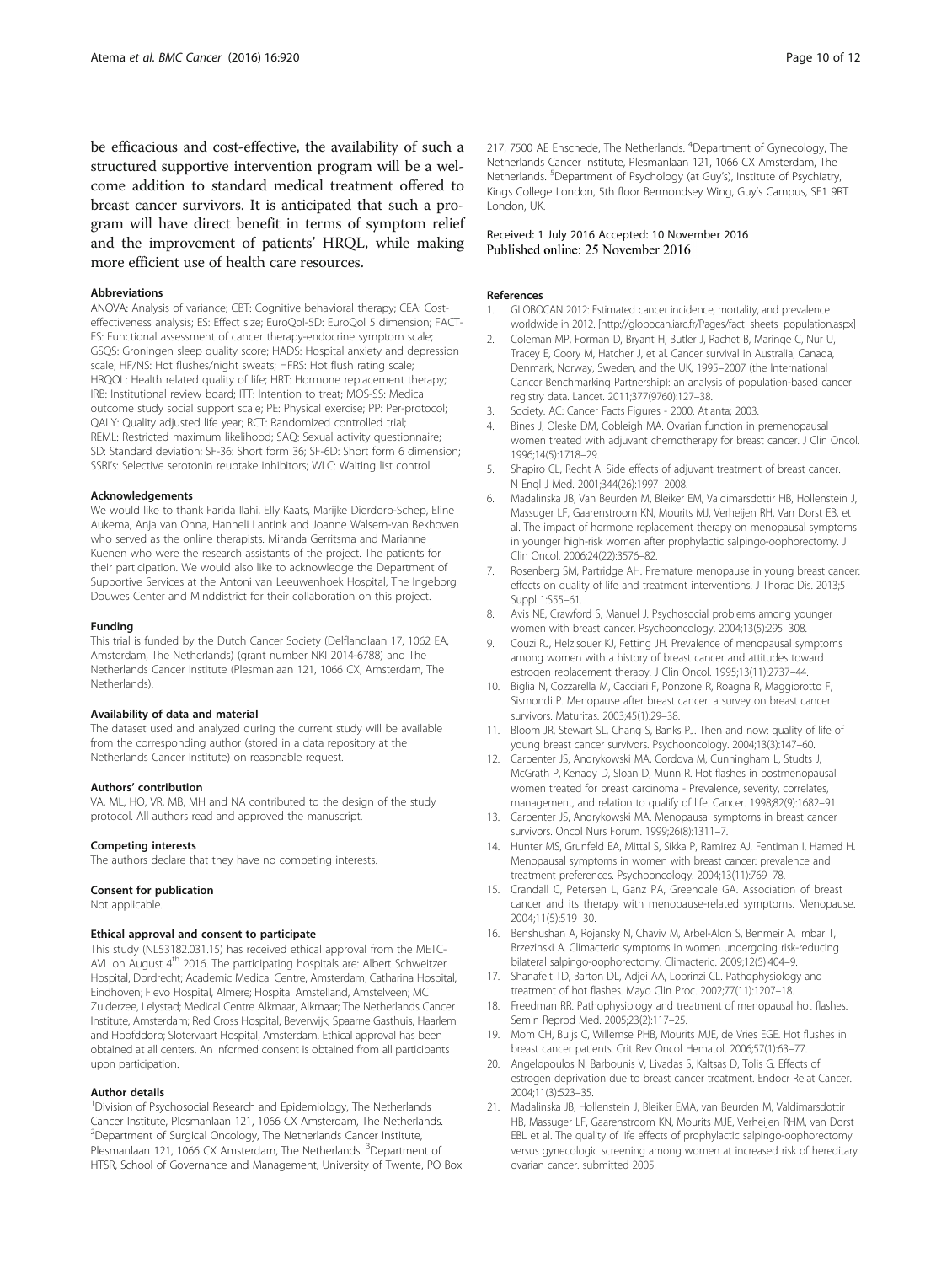- <span id="page-10-0"></span>22. Ganz PA, Rowland JH, Desmond K, Meyerowitz BE, Wyatt GE. Life after breast cancer: Understanding women's health-related quality of life and sexual functioning. J Clin Oncol. 1998;16(2):501–14.
- 23. YoungMcCaughan S. Sexual functioning in women with breast cancer after treatment with adjuvant therapy. Cancer Nurs. 1996;19(4):308–19.
- 24. Rostom AY. The Management of Menopausal Sequelae in Patients with Breast Cancer. Clin Oncol. 2001;13(3):174–80.
- 25. Howard-Anderson J, Ganz PA, Bower JE, Stanton AL. Quality of life, fertility concerns, and behavioral health outcomes in younger breast cancer survivors: a systematic review. J Natl Cancer Inst. 2012;104(5):386–405.
- Sadovsky R, Basson R, Krychman M, Morales AM, Schover L, Wang R, Incrocci L. Cancer and Sexual Problems. J Sex Med. 2010;7(1):349–73.
- 27. Owusu C, Buist DS, Field TS, Lash TL, Thwin SS, Geiger AM, Quinn VP, Frost F, Prout M, Yood MU, et al. Predictors of tamoxifen discontinuation among older women with estrogen receptor-positive breast cancer. J Clin Oncol. 2008;26(4):549–55.
- 28. Lash TL, Fox MP, Westrup JL, Fink AK, Silliman RA. Adherence to tamoxifen over the five-year course. Breast Cancer Res Treat. 2006;99(2):215–20.
- 29. Barron TI, Connolly R, Bennett K, Feely J, Kennedy MJ. Early discontinuation of tamoxifen: a lesson for oncologists. Cancer. 2007;109(5):832–9.
- 30. Anderson DJ, Yates P, McCarthy A, Lang CP, Hargraves M, McCarthy N, Porter-Steele J. Younger and older women's concerns about menopause after breast cancer. Eur J Cancer Care (Engl). 2011;20(6):785–94.
- 31. MacLennan A, Lester S, Moore V. Oral oestrogen replacement therapy versus placebo for hot flushes (Cochrane Review). In: The Cochrane Library. 2004.
- 32. Fugate SE, Church CO. Nonestrogen treatment modalities for vasomotor symptoms associated with menopause. Ann Pharmacother. 2004;38(9):1482–99.
- 33. Holmberg L, Anderson H. HABITS (hormonal replacement therapy after breast cancer–is it safe?), a randomised comparison: trial stopped. Lancet. 2004;363(9407):453–5.
- 34. Finch A, Evans G, Narod SA. BRCA carriers, prophylactic salpingooophorectomy and menopause: clinical management considerations and recommendations. Womens Health (Lond Engl). 2012;8(5):543–55.
- 35. Pandya KJ, Morrow GR, Roscoe JA, Zhao H, Hickok JT, Pajon E, Sweeney TJ, Banerjee TK, Flynn PJ. Gabapentin for hot flashes in 420 women with breast cancer: a randomised double-blind placebo-controlled trial. Lancet. 2005; 366(9488):818–24.
- 36. Boekhout AH, Vincent AD, Dalesio OB, van den Bosch J, Foekema-Tons JH, Adriaansz S, Sprangers S, Nuijen B, Beijnen JH, Schellens JH. Management of hot flashes in patients who have breast cancer with venlafaxine and clonidine: a randomized, double-blind, placebo-controlled trial. J Clin Oncol. 2011;29(29): 3862–8.
- 37. Bardia A, Novotny P, Sloan J, Barton D, Loprinzi C. Efficacy of nonestrogenic hot flash therapies among women stratified by breast cancer history and tamoxifen use: a pooled analysis. Menopause. 2009;16(3):477–83.
- 38. Stan D, Loprinzi CL, Ruddy KJ. Breast cancer survivorship issues. Hematol Oncol Clin North Am. 2013;27(4):805–27. ix.
- 39. Nelson HD, Vesco KK, Haney E, Fu R, Nedrow A, Miller J, Nicolaidis C, Walker M, Humphrey L. Nonhormonal therapies for menopausal hot flashes: systematic review and meta-analysis. JAMA. 2006;295(17):2057–71.
- 40. Hunter M. Cognitive behavioural interventions for premenstrual and menopausal symptoms. J Reprod Infant Psychol. 2003;21(3):183–93.
- 41. Irvin JH, Domar AD, Clark C, Zuttermeister PC, Friedman R. The effects of relaxation response training on menopausal symptoms. J Psychosom Obstet Gynaecol. 1996;17(4):202–7.
- 42. Ayers B, Smith M, Hellier J, Mann E, Hunter MS. Effectiveness of group and self-help cognitive behavior therapy in reducing problematic menopausal hot flushes and night sweats (MENOS 2): a randomized controlled trial. Menopause. 2012;19(7):749–59.
- 43. Mann E, Smith MJ, Hellier J, Balabanovic JA, Hamed H, Grunfeld EA, Hunter MS. Cognitive behavioural treatment for women who have menopausal symptoms after breast cancer treatment (MENOS 1): a randomised controlled trial. Lancet Oncol. 2012;13(3):309–18.
- 44. Duijts SFA, Van Beurden M, Oldenburg HSA, Hunter MS, Kieffer JM, Stuiver MM, Gerritsma MA, Menke-Pluymers MBE, Plaisir PW, Rijna H, et al. Efficacy of cognitive behavioral therapy and physical exercise in alleviating treatmentinduced menopausal symptoms in patients with breast cancer: Results of a randomized controlled multicenter trial. J Clin Oncol. 2012;30(33):4124–33.
- 45. Ganz PA, Greendale GA, Petersen L, Zibecchi L, Kahn B, Belin TR. Managing menopausal symptoms in breast cancer survivors: Results of a randomized controlled trial. J Natl Cancer Inst. 2000;92(13):1054–64.
- 46. Lindh-Astrand L, Nedstrand E. Effects of applied relaxation on vasomotor symptoms in postmenopausal women: a randomized controlled trial. Menopause. 2013;20(4):401–8.
- 47. Carpenter J, Gass MLS, Maki PM, Newton KM, Pinkerton JV, Taylor M, Utian WH, Schnatz PF, Kaunitz AM, Shapiro M, et al. Nonhormonal management of menopause-associated vasomotor symptoms: 2015 position statement of The North American Menopause Society. Menopause. 2015;22(11):1155–74.
- 48. Hunter MS, Mann E. A cognitive model of menopausal hot flushes and night sweats. J Psychosom Res. 2010;69(5):491–501.
- 49. Hunter MS, Liao KLM. Evaluation of a four-session cognitive-behavioural intervention for menopausal hot flushes. Br J Health Psychol. 1996;1:113–25.
- 50. Owen JE, Klapow JC, Roth DL, Nabell L, Tucker DC. Improving the effectiveness of adjuvant psychological treatment for women with breast cancer: the feasibility of providing online support. Psychooncology. 2004; 13(4):281–92.
- 51. Mewes JC, van Harten WH, Duijts SF, Oldenburg HS, Van Beurden M, Stuiver MM, Hunter MS, Kieffer JM, Steuten LMG, Aaronson NK: Cost-effectiveness of cognitive behavioral therapy and physical exercise for alleviating treatmentinduced menopausal symptoms in breast cancer patients. In.; 2013
- 52. Barak A, Hen L, Boniel-Nissim M, Shapira N. A comprehensive review and a meta-analysis of the effectiveness of Internet-based psychotherapeutic interventions. J Technol Hum Serv. 2008;26(2–4):109–60.
- 53. Spek V, Cuijpers P, Nyklicek I, Riper H, Keyzer J, Pop V. Internet-based cognitive behaviour therapy for symptoms of depression and anxiety: a meta-analysis. Psychol Med. 2007;37(3):319–28.
- 54. Andersson G. Using the Internet to provide cognitive behaviour therapy. Behav Res Ther. 2009;47(3):175–80.
- 55. Leykin Y, Thekdi SM, Shumay DM, Munoz RF, Riba M, Dunn LB. Internet interventions for improving psychological well-being in psycho-oncology: review and recommendations. Psychooncology. 2012;21(9):1016–25.
- 56. Cuijpers P, van Straten A, Andersson G. Internet-administered cognitive behavior therapy for health problems: A systematic review. J Behav Med. 2008;31(2):169–77.
- 57. Barak A, Hen L, Boniel-Nissim M, Shapira NA. A Comprehensive Review and a Meta-Analysis of the Effectiveness of Internet-Based Psychotherapeutic Interventions. J Technol Hum Serv. 2008;26(2–4):109–60.
- 58. Andersson G, Cuijpers P, Carlbring P, Riper H, Hedman E. Guided Internetbased vs. face-to-face cognitive behavior therapy for psychiatric and somatic disorders: a systematic review and meta-analysis. World Psychiatry. 2014;13(3):288–95.
- 59. Christensen H, Griffiths KM, Farrer L. Adherence in Internet Interventions for Anxiety and Depression: Systematic Review. J Med Internet Res. 2009;11(2):16.
- 60. Donkin L, Christensen H, Naismith SL, Neal B, Hickie IB, Glozier N. A systematic review of the impact of adherence on the effectiveness of etherapies. J Med Internet Res. 2011;13(3):e52.
- 61. Melville KM, Casey LM, Kavanagh DJ. Dropout from Internet-based treatment for psychological disorders. Br J Clin Psychol. 2010;49:455–71.
- 62. Beatty L, Binnion C: A Systematic Review of Predictors of, and Reasons for, Adherence to Online Psychological Interventions. Int J Behav Med. 2016
- 63. Palmqvist B, Carlbring P, Andersson G. Internet-delivered treatments with or without therapist input: does the therapist factor have implications for efficacy and cost? Expert Rev Pharmacoecon Outcomes Res. 2007;7(3):291–7.
- 64. Clarke G, Eubanks D, Reid E, Kelleher C, O'Connor E, DeBar LL, Lynch F, Nunley S, Gullion C. Overcoming depression on the Internet (ODIN) (2): A randomized trial of a self-help depression skills program with reminders. J Med Internet Res. 2005;7(2):11.
- 65. Alkhaldi G, Hamilton FL, Lau R, Webster R, Michie S, Murray E. The Effectiveness of Prompts to Promote Engagement With Digital Interventions: A Systematic Review. J Med Internet Res. 2016;18(1):14.
- 66. Berger T, Hammerli K, Gubser N, Andersson G, Caspar F. Internet-based treatment of depression: a randomized controlled trial comparing guided with unguided self-help. Cogn Behav Ther. 2011;40(4):251–66.
- 67. Berger T, Caspar F, Richardson R, Kneubühler B, Sutter D, Andersson G. Internet-based treatment of social phobia: A randomized controlled trial comparing unguided with two types of guided self-help. Behav Res Ther. 2011;49(3):158–69.
- 68. Norton S, Chilcot J, Hunter MS. Cognitive-behavior therapy for menopausal symptoms (hot flushes and night sweats): moderators and mediators of treatment effects. Menopause. 2014;21(6):574–8.
- 69. Hunter MS, Liao KLM. A psychological analysis of menopausal hot flushes. Br J Clin Psychol. 1995;34:589–99.